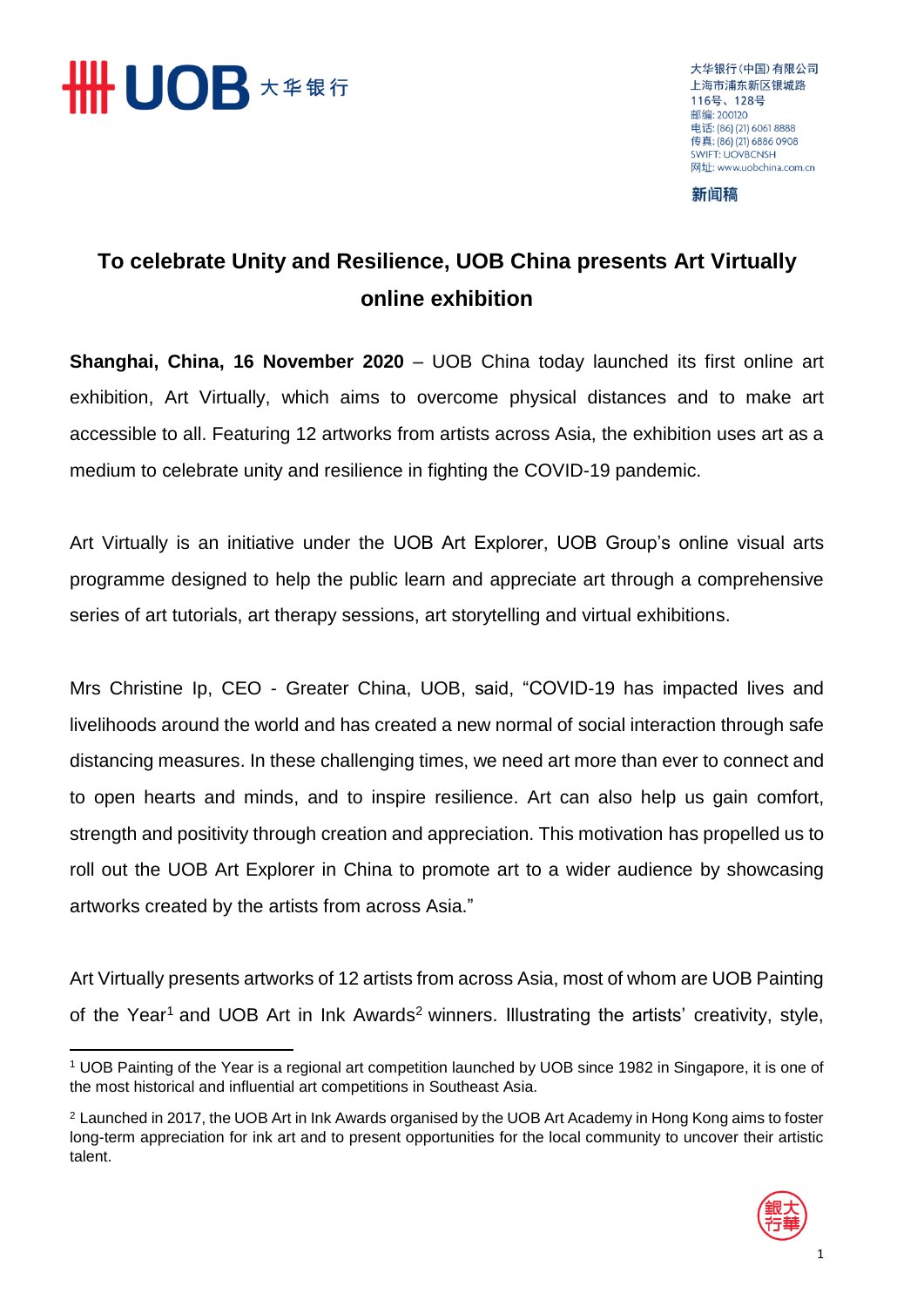## **HHUOB \*\*\*\***

emotions and physical environment, the artworks pay tribute to the healthcare workers fighting against the pandemic, portray strong bonds with family, nature and beliefs during these trying times, as well as share the message of faith and hope. Through short videos, participating artists also reveal their inspiration and the stories behind their artworks so that they can encourage people who may have experienced anxiety and social isolation during the pandemic.

In addition to the UOB Art Explorer online programme, UOB China will also host various art education and art therapy activities. The Bank will also be supporting the Art and Design Education FutureLab for the second consecutive year. To be held from 5 December to 13 December 2020 at the Shanghai West Bund Art Centre, the Futurelab is China's first and only international art and design exposition targeted at students pursuing art as a career.

Art Virtually is open until 10 February 2021. The public can log on to the UOB and Art WeChat Mini Programme to view the online exhibition. They can also access the UOB Art Explorer Art as Therapy and Art at Home activities to create their own artworks at home.

- Ends -

## **About United Overseas Bank (China)**

United Overseas Bank (China) Limited (UOB (China)) is a wholly- owned subsidiary of United Overseas Bank Limited (UOB). Headquartered in Shanghai, UOB (China) was incorporated in the People's Republic of China on 18 December 2007. UOB (China) is rated 'A+' with a stable outlook by Fitch Ratings. UOB (China) now has 17 branches and sub-branches in the major cities across China.

While focusing on business development, UOB (China) attaches great importance to nurture employees to carry through entrepreneurial spirit, the focus on long-term value creation and an unwavering commitment to do what is right for our customers and our colleagues.